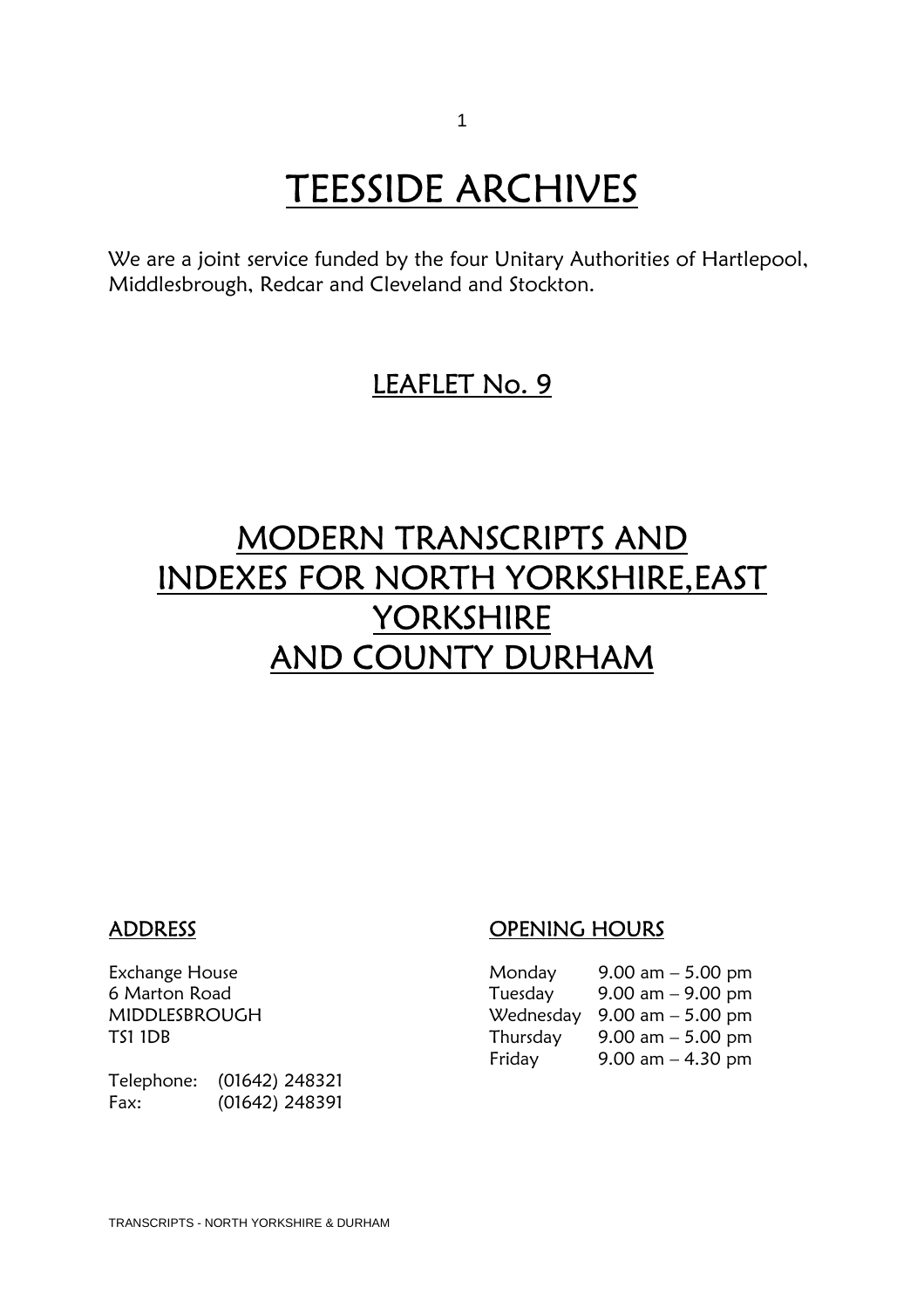# TEESSIDE ARCHIVES

## MODERN TRANSCRIPTS AND INDEXES FOR NORTH YORKSHIRE AND SOUTH DURHAM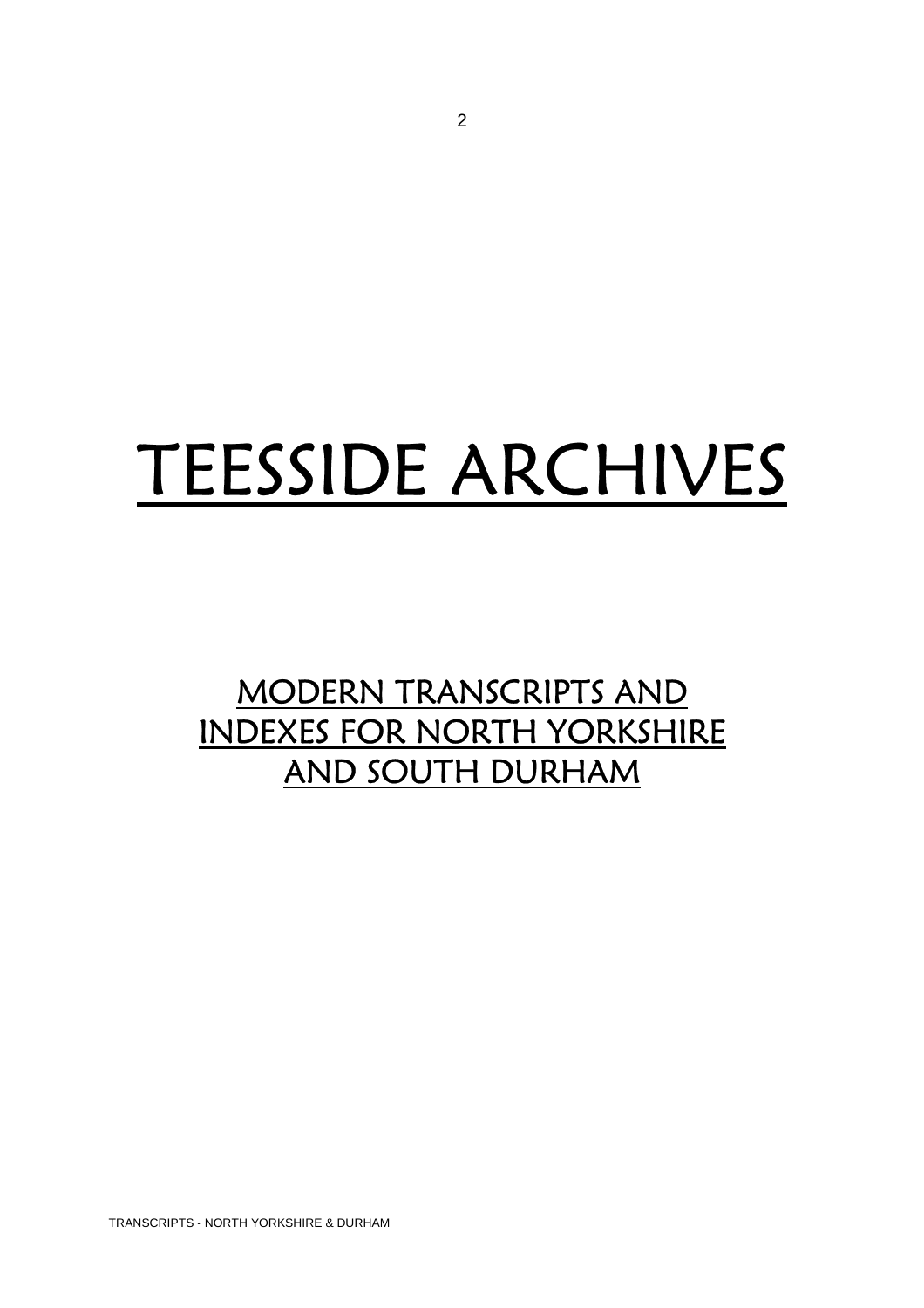#### **County Durham**

| Auckland, St Andrew<br>*(See Misc 9)<br>*(See Misc 10) | Marriages<br><b>Marriages</b>                           | *1813 - 1837<br>*1800 - 1812                                                 |
|--------------------------------------------------------|---------------------------------------------------------|------------------------------------------------------------------------------|
| Auckland, St Helen<br>*(See Misc 8)<br>*(See Misc 10)  | Marriages<br><b>Marriages</b>                           | *1813 - 1837<br>*1800 - 1812                                                 |
| Aycliffe<br>*(See Misc 8)                              | <b>Marriages</b>                                        | $*1813 - 1837$                                                               |
| <b>Barnard Castle</b>                                  | <b>Baptisms</b><br>Marriages<br><b>Burials</b>          | $1813 - 1837$<br>$1619 - 1837$<br>$1813 - 1837$                              |
| Barningham<br>*(See Misc 22)                           | <b>Marriages</b>                                        | *1813 – 1837                                                                 |
| <b>Bishop Middleham</b><br>*(See Misc 8)               | <b>Marriages</b>                                        | $*1813 - 1837$                                                               |
| <b>Bishopton</b><br>*(See also Misc 10)                | Baptisms<br>Marriages<br><b>Burials</b><br><b>Banns</b> | $1649 - 1861$<br>1653 - 1861, *1800 - 1812<br>$1654 - 1861$<br>$1784 - 1857$ |
| <b>Bowes</b><br>*(See Misc 9 and Misc 22)              | Marriages                                               | $*1813 - 1837$                                                               |
| <b>Brignal</b><br>*(See Misc 22)                       | Marriages                                               | $*1813 - 1837$                                                               |
| Cockfield                                              | <b>Baptisms</b><br>Marriages<br><b>Burials</b>          | $1813 - 1840$<br>1813 - 1837<br>$1807 - 1840$                                |
| Coniscliffe                                            | <b>Marriages</b>                                        | $1590 - 1837$                                                                |
| Cornforth                                              | <b>Baptisms</b>                                         | $1868 - 1876$                                                                |
| Darlington<br>*(See Misc 7)<br>*(See Misc 10)          | Marriages<br><b>Marriages</b>                           | 1754 - 1799, *1813 - 1837<br>*1800 - 1812                                    |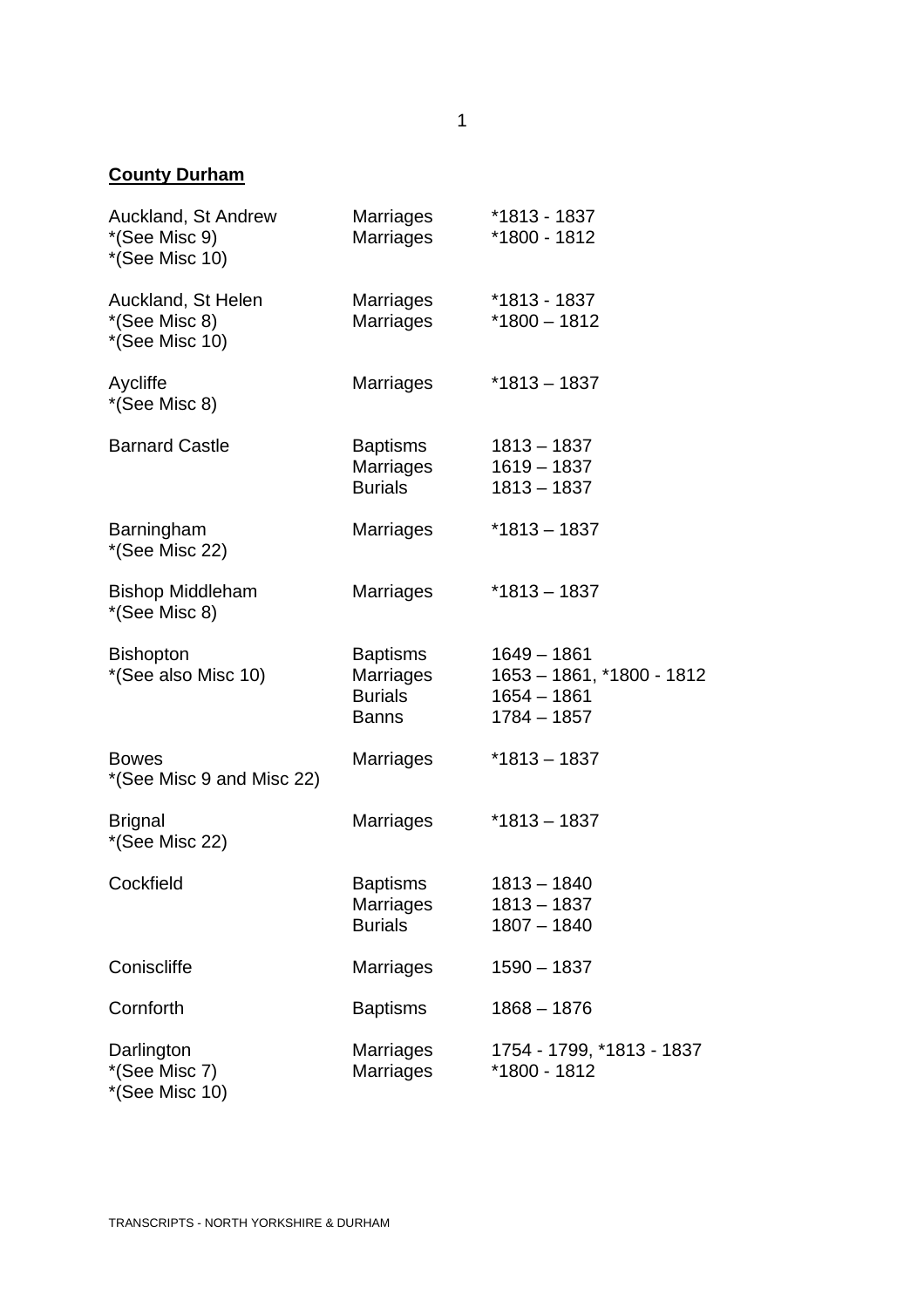| <b>Dinsdale</b>                           | <b>Marriages</b>                                      | $1556 - 1837$                              |
|-------------------------------------------|-------------------------------------------------------|--------------------------------------------|
| Durham, Cathedral<br>*(See Misc 9)        | <b>Marriages</b>                                      | *1813 - 1837                               |
| Durham, St Giles<br>*(See Misc 9)         | <b>Marriages</b>                                      | *1813 - 1837                               |
| Durham, St Margaret<br>*(See Misc 9)      | <b>Marriages</b>                                      | *1813 - 1837                               |
| Durham, Mary Le Bow<br>*(See Misc 9)      | <b>Marriages</b>                                      | *1813 - 1837                               |
| Durham, St Mary The Less<br>*(See Misc 9) | <b>Marriages</b>                                      | *1813 - 1837                               |
| Durham, St Nicholas<br>*(See Misc 9)      | <b>Marriages</b>                                      | *1813 - 1837                               |
| Durham, St Oswald<br>*(See Misc 9)        | <b>Marriages</b>                                      | *1813 - 1837                               |
| Egglestone<br>*(See Misc 8)               | <b>Baptisms</b><br><b>Marriages</b><br><b>Burials</b> | 1795 - 1840<br>*1813 - 1837<br>1795 - 1840 |
| Embleton                                  | <b>Marriages</b>                                      | 1650 - 1760                                |
| Escomb<br>*(See Misc 8)                   | <b>Marriages</b>                                      | 1813 - 1837                                |
| Gainford<br>*(See Misc 7)                 | Marriages                                             | *1813 - 1837                               |
| Hamsterley<br>*(See Misc 8)               | <b>Marriages</b>                                      | *1813 - 1837                               |
| Haughton Le Skerne<br>*(See Misc 7)       | <b>Marriages</b>                                      | 1754 - 1811, *1813 - 1837                  |
| Heighington<br>*(See Misc 7)              | <b>Marriages</b>                                      | *1813 - 1837                               |
| Hurworth<br>*(See Misc 7)                 | Marriages                                             | *1813 - 1837                               |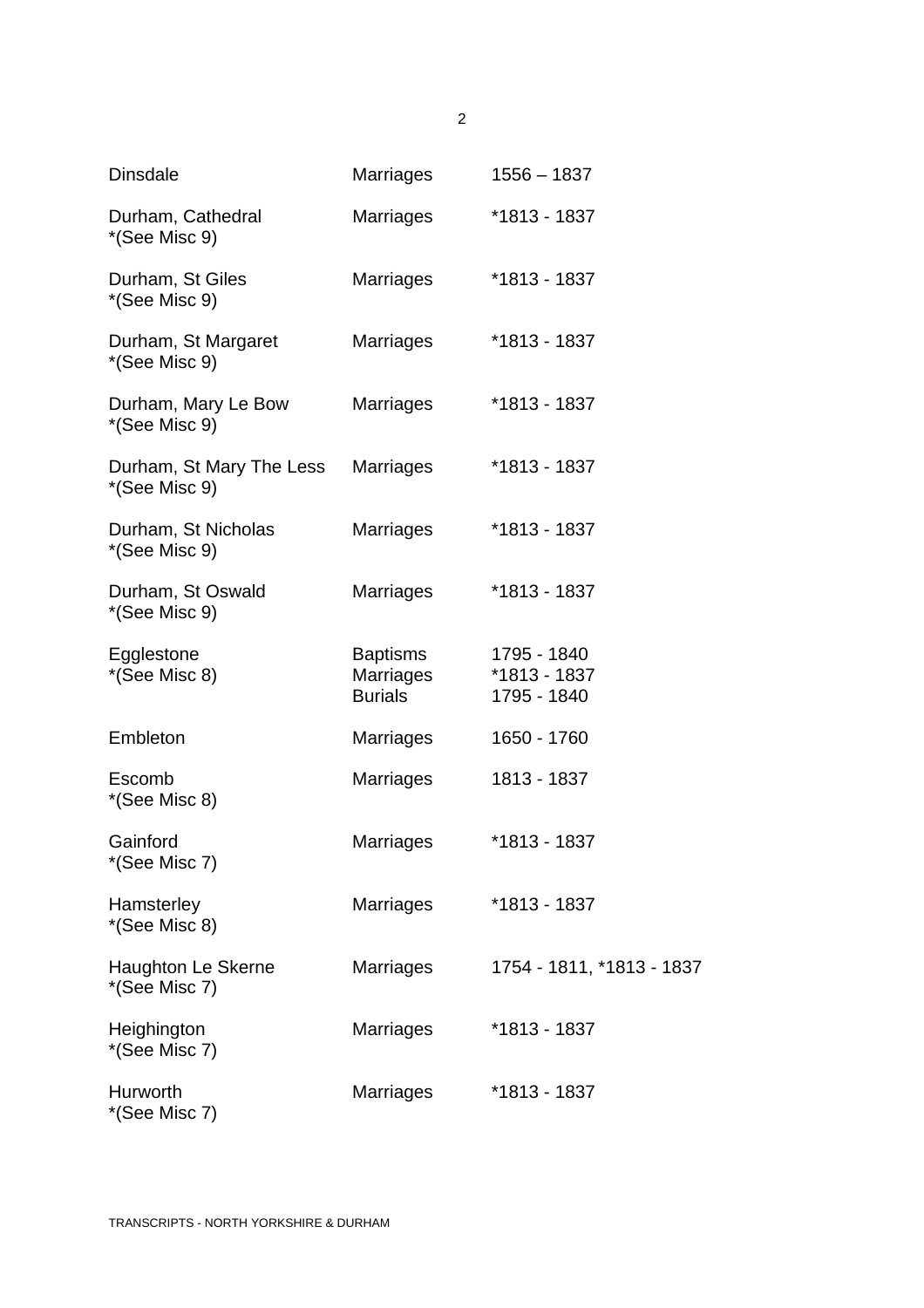| Hutton Magna<br>*(See Misc 22)                | Marriages                                               | *1813 - 1837                                                                   |
|-----------------------------------------------|---------------------------------------------------------|--------------------------------------------------------------------------------|
| Merrington<br>*(See Misc 8)<br>*(See Misc 10) | Marriages<br>Marriages                                  | *1813 - 1837<br>*1800 - 1812                                                   |
| Middleton in Teesdale<br>*(See also Misc 10)  | Baptisms<br>Marriages<br><b>Burials</b><br><b>Banns</b> | $1753 - 1837$<br>$1753 - 1837, *1800 - 1812$<br>$1753 - 1840$<br>$1754 - 1811$ |
| Middleton St George                           | Marriages                                               | $1616 - 1837$                                                                  |
| Monkwearmouth                                 | <b>Burials</b>                                          | $1683 - 1707$                                                                  |
| Rokeby<br>*(See Misc 22)                      | Marriages                                               | $*1813 - 1837$                                                                 |
| Romaldkirk<br>*(See Misc 9 & 22)              | Marriages                                               | $*1813 - 1837$                                                                 |
| Sadberge<br>*(See also Misc 10)               | Marriages                                               | 1667 - 1837, *1800 - 1812                                                      |
| Sedgefield<br>*(See Misc 8)                   | <b>Marriages</b>                                        | $*1813 - 1837$                                                                 |
| Sockburn<br>*(See Misc 7)                     | Marriages                                               | *1813 - 1837                                                                   |
| Staindrop                                     | Baptisms<br>Marriages<br><b>Burials</b><br><b>Banns</b> | 1813 - 1840<br>1635 - 1837<br>1807 - 1840<br>1823 - 1835                       |
| Stainton                                      | Marriages                                               | 1561 - 1837                                                                    |
| <b>Startforth</b><br>*(See Misc 9 & Misc 22)  | Marriages                                               | *1813 - 1837                                                                   |
| Whorlton<br>*(See Misc 7)                     | <b>Baptisms</b><br>Marriages<br><b>Burials</b>          | 1841 - 1982<br>*1813 - 1837, 1838 - 1968<br>1841 - 1982                        |

3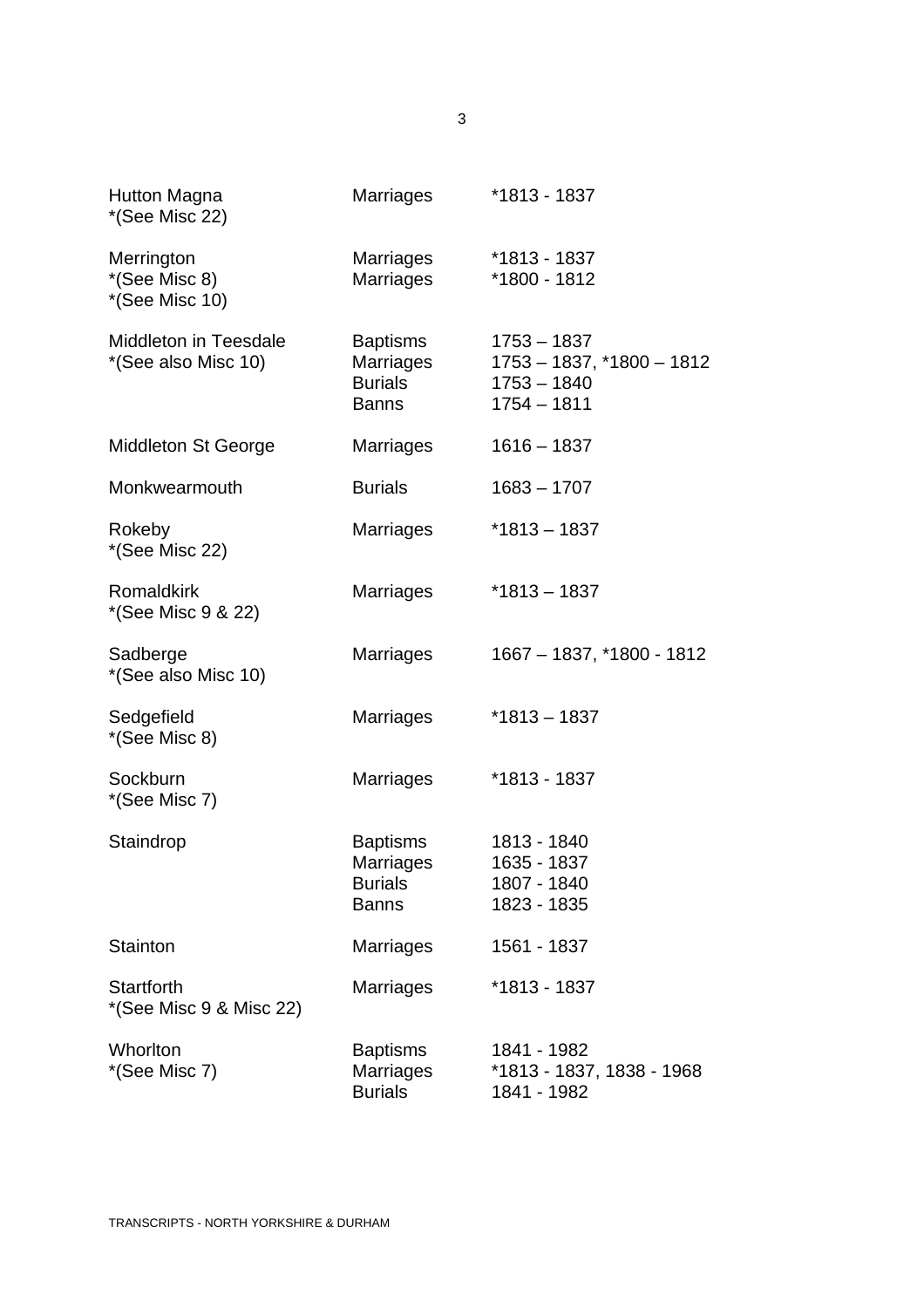| Winston                                 | <b>Baptisms</b><br>Marriages<br><b>Burials</b><br><b>Banns</b> | 1813 - 1840<br>1813 - 1837<br>1813 - 1840<br>1824 - 1837 |
|-----------------------------------------|----------------------------------------------------------------|----------------------------------------------------------|
| Wycliffe<br>*(See Misc 22)              | <b>Marriages</b>                                               | *1813 - 1837                                             |
| <b>North Yorkshire</b>                  |                                                                |                                                          |
| <b>Appleton Wiske</b><br>*(See Misc 22) | <b>Marriages</b>                                               | *1813 - 1837                                             |
| Arkengarthdale<br>*(See Misc 22)        | Marriages                                                      | *1813 - 1837                                             |
| <b>Great Ayton</b>                      | <b>Baptisms</b><br>Marriages<br><b>Burials</b>                 | 1601 - 1812<br>1601 - 1812<br>1601 - 1812                |
| Barton, St Cuthbert<br>*(See Misc 22)   | <b>Marriages</b>                                               | *1813 - 1837                                             |
| Barton, St Mary<br>*(See Misc 22)       | <b>Marriages</b>                                               | *1813 - 1837                                             |
| <b>Birkby</b><br>*(See Misc 22)         | <b>Marriages</b>                                               | *1813 - 1837                                             |
| Bolton-on-Swale<br>*(See Misc 22)       | <b>Marriages</b>                                               | *1813 - 1837                                             |
| Cleasby<br>*(See Misc 22)               | <b>Marriages</b>                                               | *1813 - 1837                                             |
| <b>East Cowton</b><br>*(See Misc 22)    | Marriages                                                      | *1813 - 1837                                             |
| South Cowton<br>*(See Misc 22)          | Marriages                                                      | *1813 - 1837                                             |
| Crathorne<br>*(See Misc 22)             | <b>Marriages</b>                                               | 1597 - 1812, *1813 - 1837                                |

4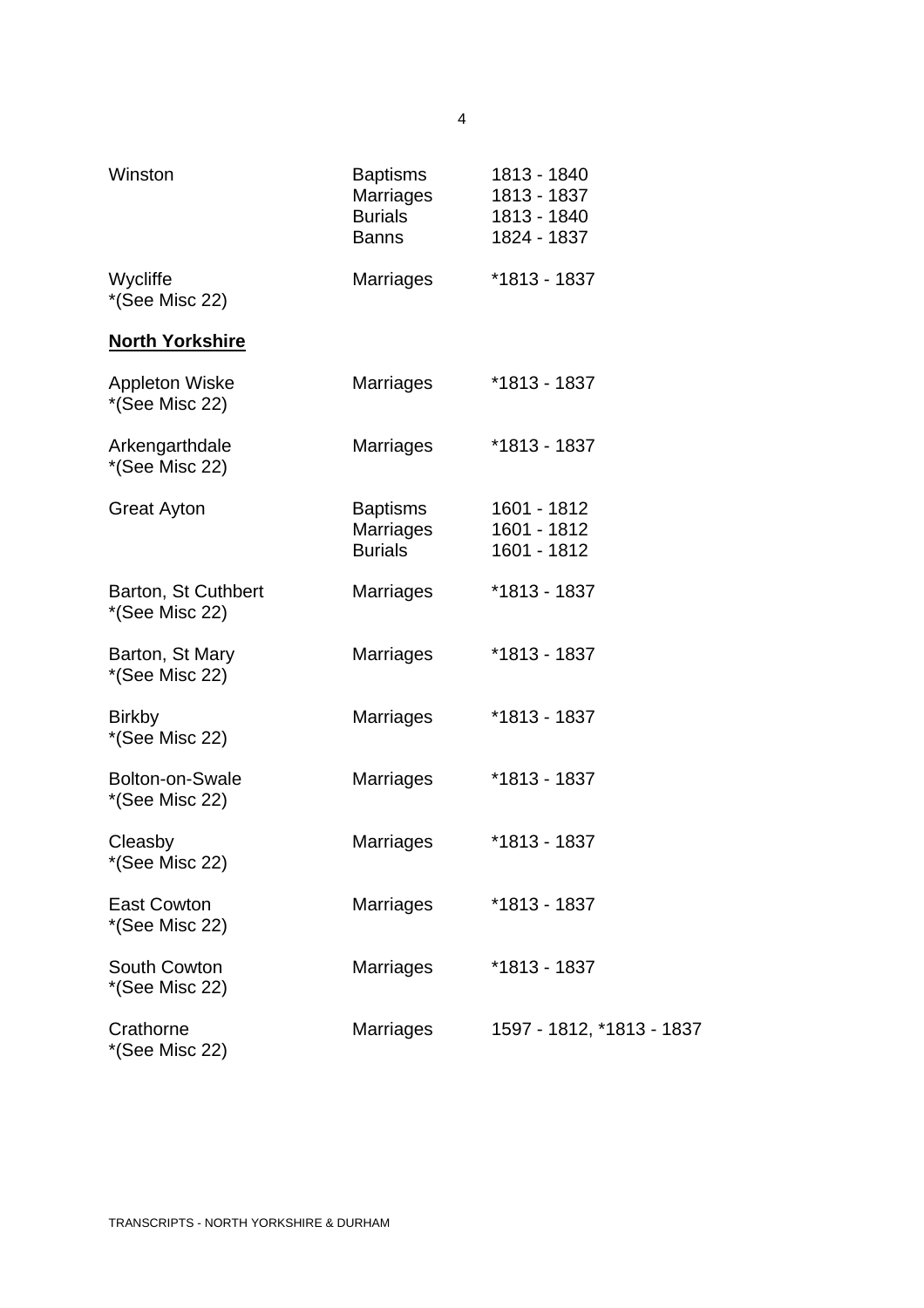| Croft<br>*(See Misc 22)               | Marriages                                             | *1813 - 1837                               |
|---------------------------------------|-------------------------------------------------------|--------------------------------------------|
| Denton<br>*(See Misc 22)              | Marriages                                             | *1813 - 1837                               |
| Easby<br>*(See Misc 22)               | Marriages                                             | *1813 - 1837                               |
| Eryholme<br>*(See Misc 22)            | <b>Marriages</b>                                      | *1813 - 1837                               |
| Faceby<br>(See Misc 22)               | Marriages                                             | *1813 - 1837                               |
| Forcett<br>*(See Misc 22)             | Marriages                                             | *1813 - 1837                               |
| Finghall                              | <b>Baptisms</b><br>Marriages<br><b>Burials</b>        | } 1754 - 1837                              |
| Gilling<br>*(See Misc 22)             | Marriages                                             | *1813 - 1837                               |
| Hinderwell                            | <b>Baptisms</b><br>Marriages<br><b>Burials</b>        | 1601 - 1812<br>1601 - 1812<br>1601 - 1812  |
| Hudswell<br>*(See Misc 22)            | <b>Marriages</b>                                      | *1813 - 1837                               |
| <b>Hutton Rudby</b><br>*(See Misc 22) | <b>Baptisms</b><br><b>Marriages</b><br><b>Burials</b> | 1584 - 1861<br>*1813 - 1837<br>1762 - 1861 |
| Kildale<br>*(See Misc 22)             | <b>Marriages</b>                                      | *1813 - 1837                               |
| Kirby Ravensworth<br>*(See Misc 22)   | <b>Marriages</b>                                      | *1813 - 1837                               |
| Leake<br>*(See Misc 22)               | Marriages                                             | *1813 - 1837                               |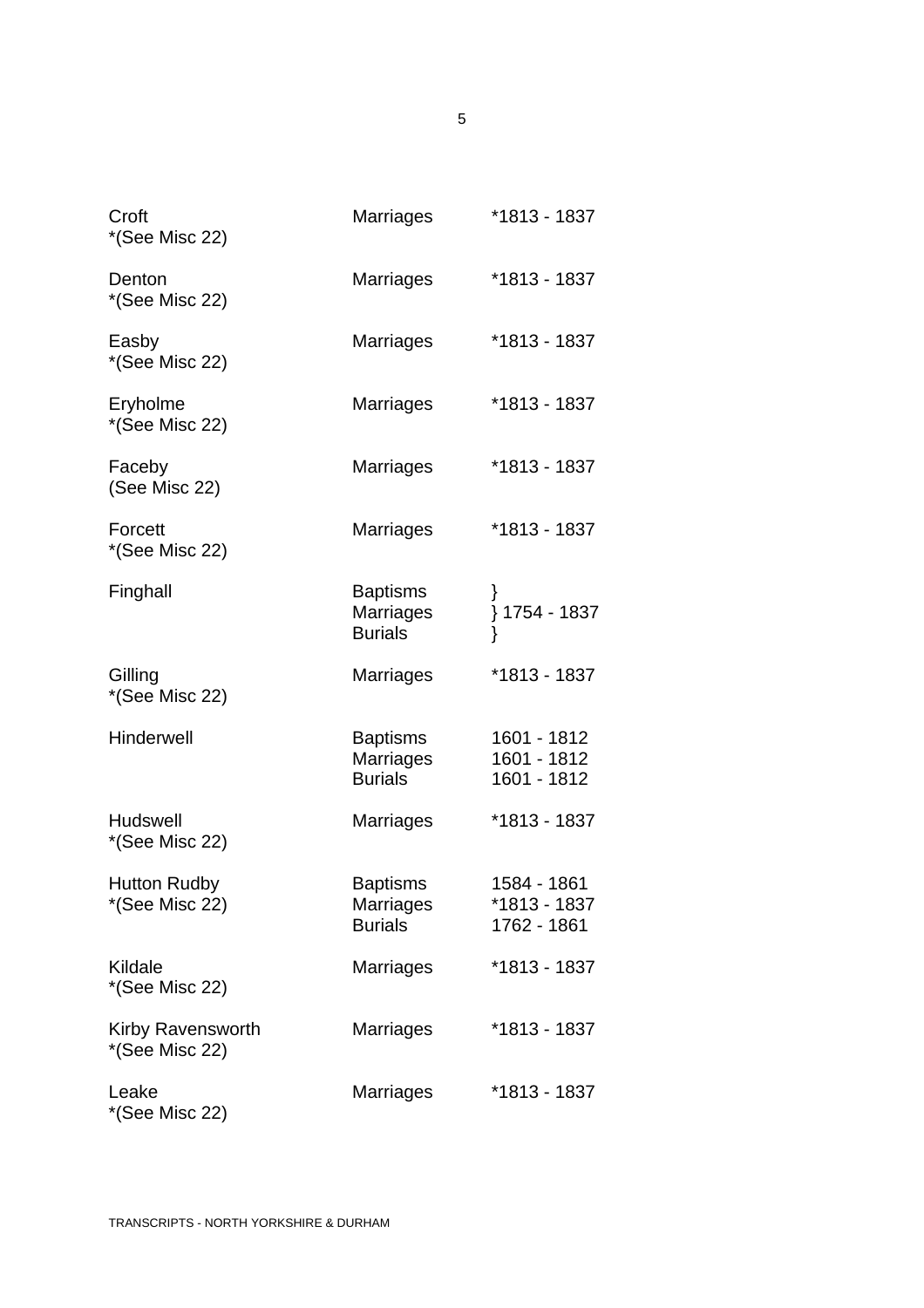| Manfield<br>*(See Misc 22)                  | <b>Marriages</b>                                               | *1813 - 1837                                                                   |
|---------------------------------------------|----------------------------------------------------------------|--------------------------------------------------------------------------------|
| Melsonby<br>*(See Misc 22)                  | Marriages                                                      | *1813 - 1837                                                                   |
| Middleton on Leven<br>*(See Misc 22)        | <b>Marriages</b>                                               | *1813 - 1837                                                                   |
| <b>Middleton Tyas</b><br>*(See Misc 22)     | <b>Marriages</b>                                               | *1813 - 1837                                                                   |
| <b>Patrick Brompton</b>                     | Baptisms and<br><b>Marriages</b>                               | 1683 - 1722                                                                    |
| Richmond<br>* Misc 22)                      | <b>Marriages</b>                                               | *1813 - 1837                                                                   |
| Rosedale                                    | <b>Baptisms</b><br><b>Marriages</b><br><b>Burials</b>          | 1740 - 1911<br>1740 - 1909<br>1740 - 1910                                      |
| Roxby                                       | <b>Baptisms</b><br><b>Burials</b>                              | 1758 - 1835<br>1758 - 1841                                                     |
| <b>Great Smeaton</b><br>*(See Misc 22)      | <b>Marriages</b>                                               | *1813 - 1837                                                                   |
| Stanwick, St John<br>*(See Misc 22)         | Marriages                                                      | *1813 - 1837                                                                   |
| <b>Stokesley</b>                            | <b>Baptisms</b><br>Marriages<br><b>Burials</b><br><b>Banns</b> | 1571 - 1835<br>1571 - 1852<br>1571 - 1837 (On fiche; 1751-1849)<br>1754 - 1857 |
| Thirkleby<br>*(See Misc 22)                 | Marriages                                                      | *1813 - 1837                                                                   |
| <b>Thornton Le Street</b><br>*(See Misc 22) | <b>Marriages</b>                                               | *1813 - 1837                                                                   |
| Welbury<br>*(See Misc 22)                   | Marriages                                                      | *1813 - 1837                                                                   |

6